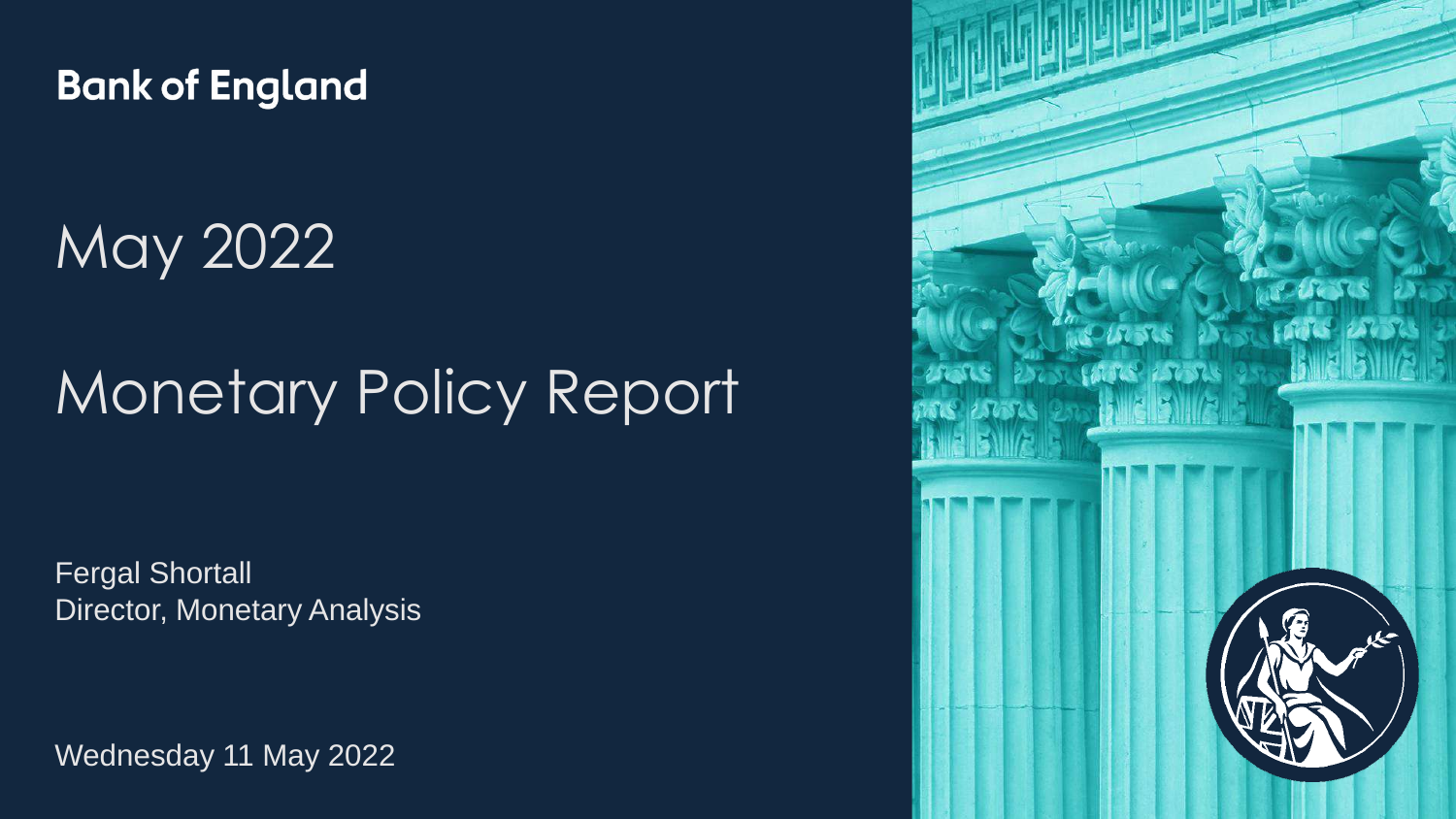#### **An inflation forecast with two clear phases**

CPI inflation projection based on market interest rate expectations, other policy measures as announced



Percentage increase in prices on a year earlier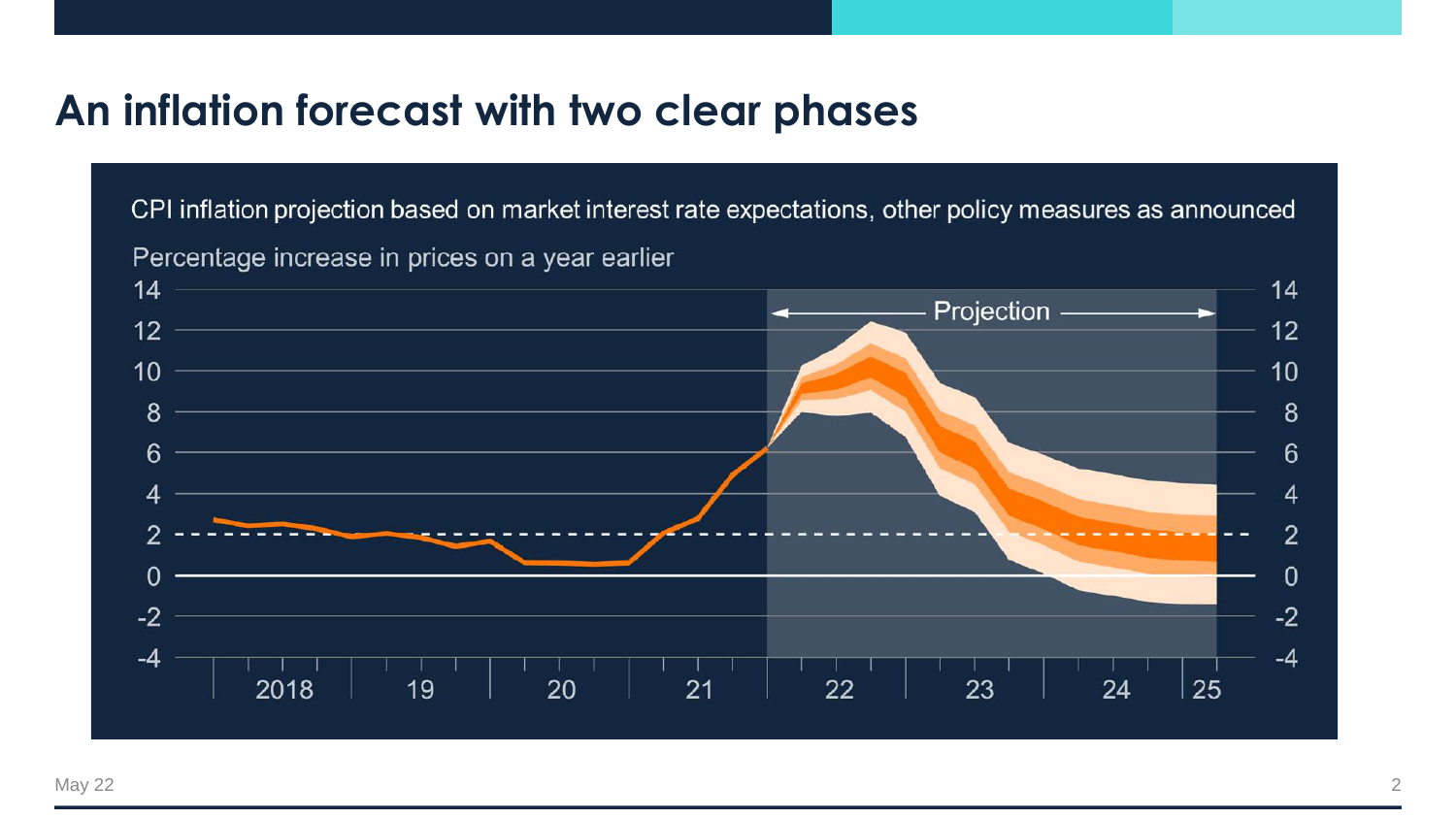• War in Ukraine has led to further sharp rises in commodity prices and more pressure on global supply chains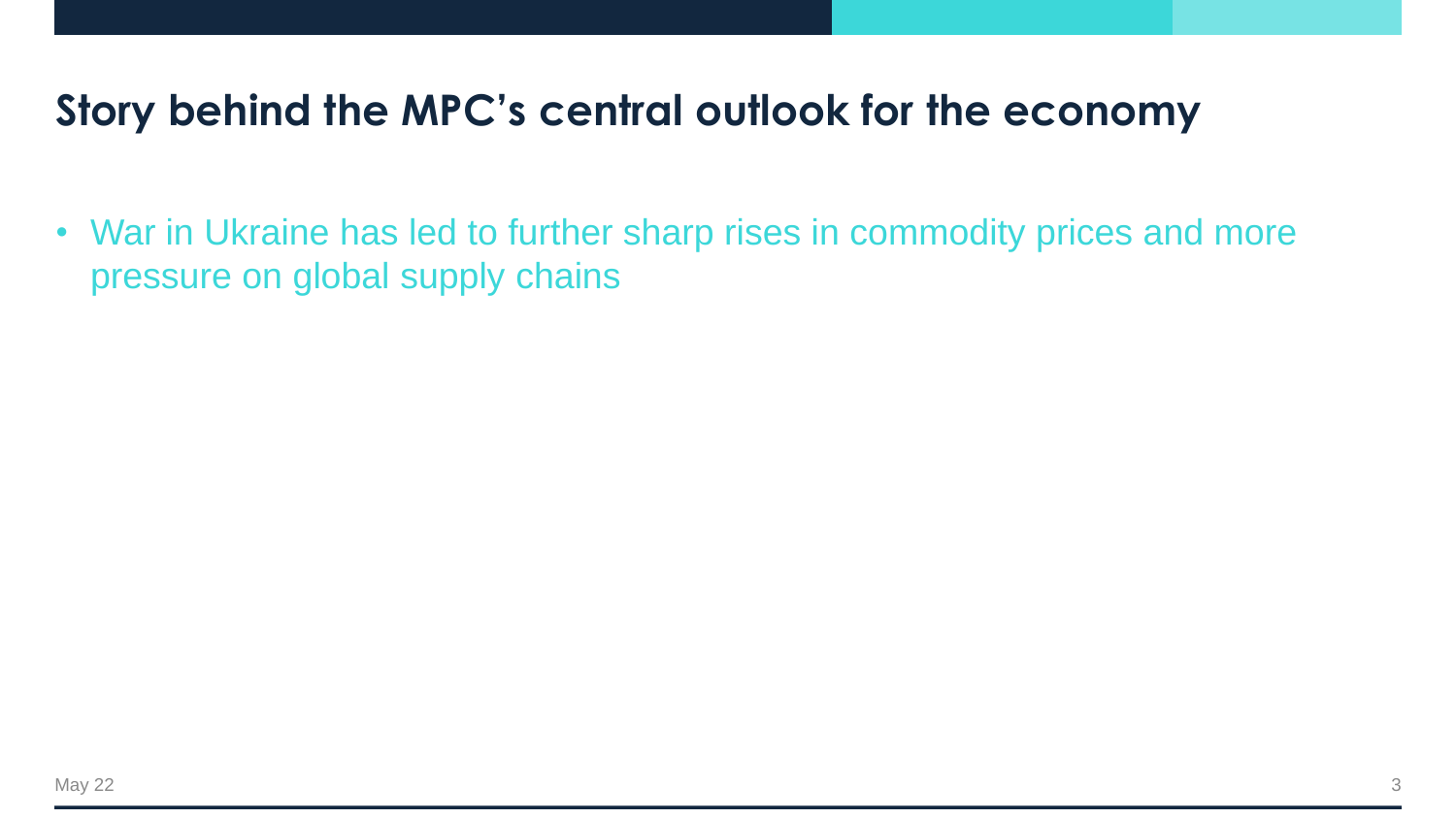#### **Gas futures curves are materially higher than in February**

#### Wholesale gas spot price and futures curves



- Gas prices hit historic highs in the aftermath of the invasion
- Futures curve is well above February level
- This is likely to push Ofgem's energy price cap up by another 40% in October.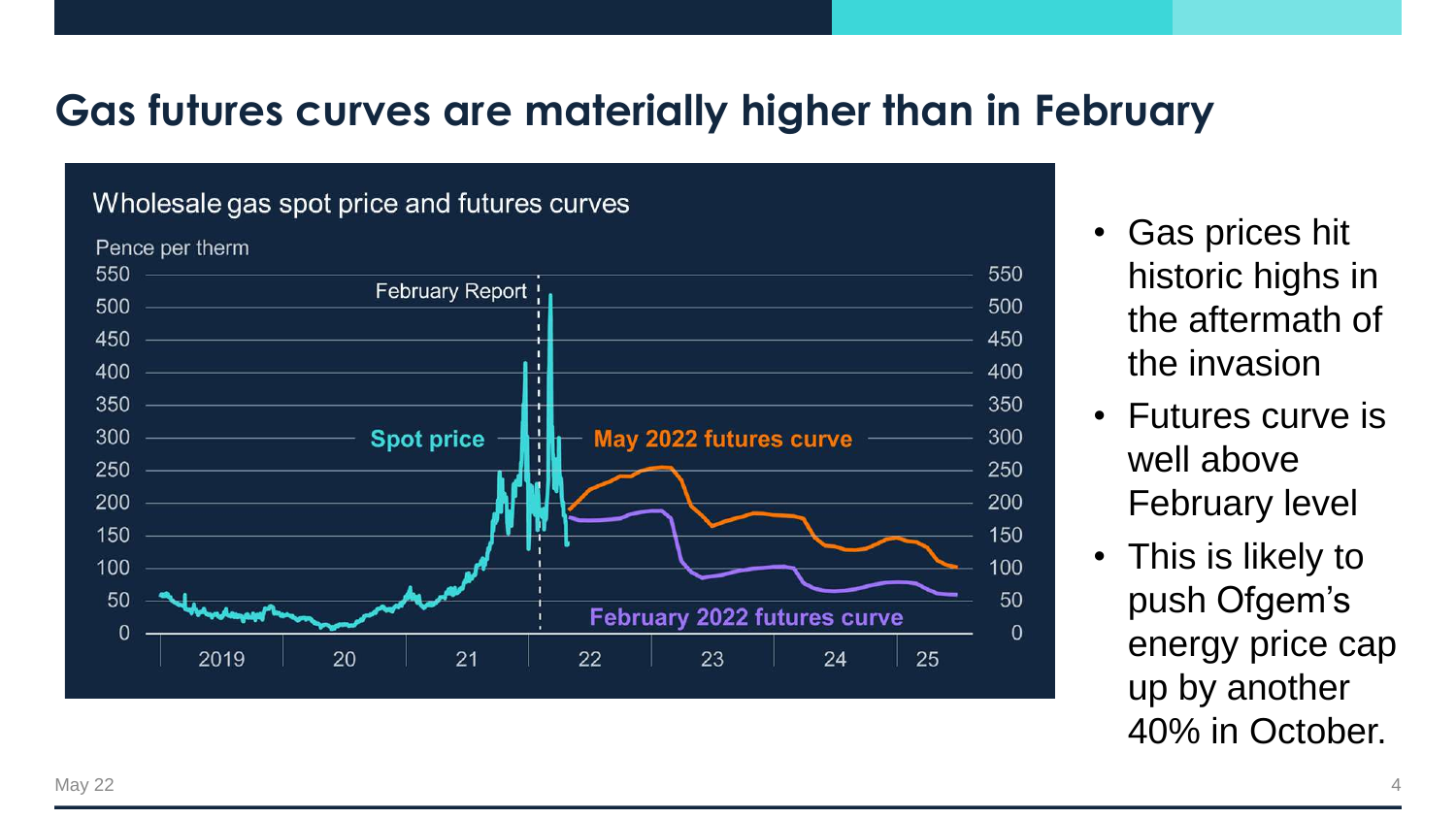- War in Ukraine has led to further sharp rises in commodity prices and more pressure on global supply chains
- That pushes inflation even higher in the near term, above 10%, and puts more of a squeeze on incomes and profits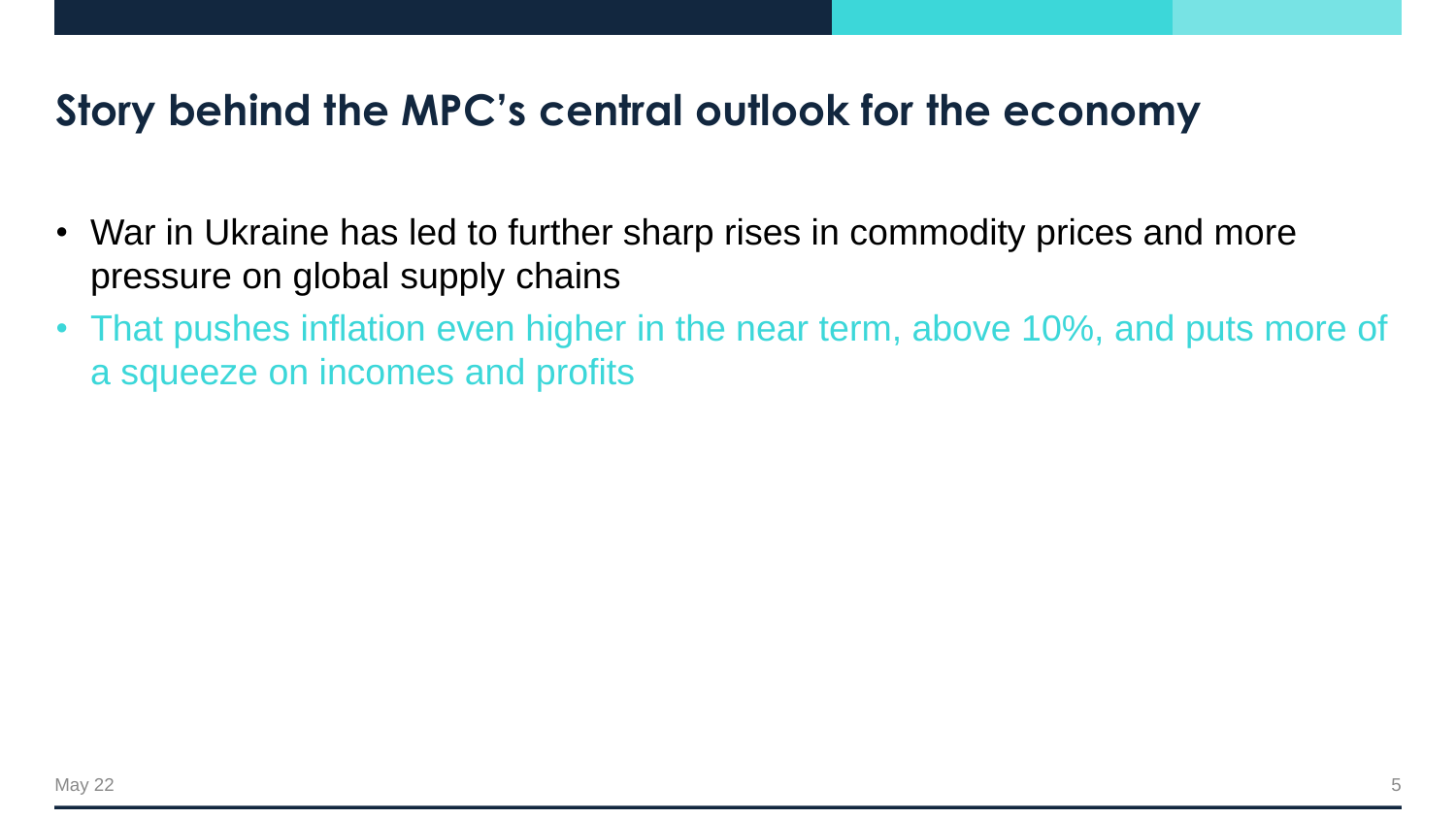### **Energy and goods prices the major drivers behind the pick up in inflation**

#### Contributions to CPI inflation Percentage points  $11$  $11$ Projection  $\rightarrow$  $10<sup>10</sup>$  $10$  $\mathbf{Q}$ 9 8 8 <u>Electricity and gas (3%)</u> 6 6 **Example 20 Food and non-alcoholic beverages (11%)** 5 4 **CPI inflation (per cent)** 3 3  $\overline{2}$  $\overline{2}$ Services (43%)  $-1$ **Fuels and lubricants (3%)**  $-2$  $-2$ 2018 19 20 21 22

- Energy prices and supply bottlenecks drive most of the increase
- Services inflation also drifting higher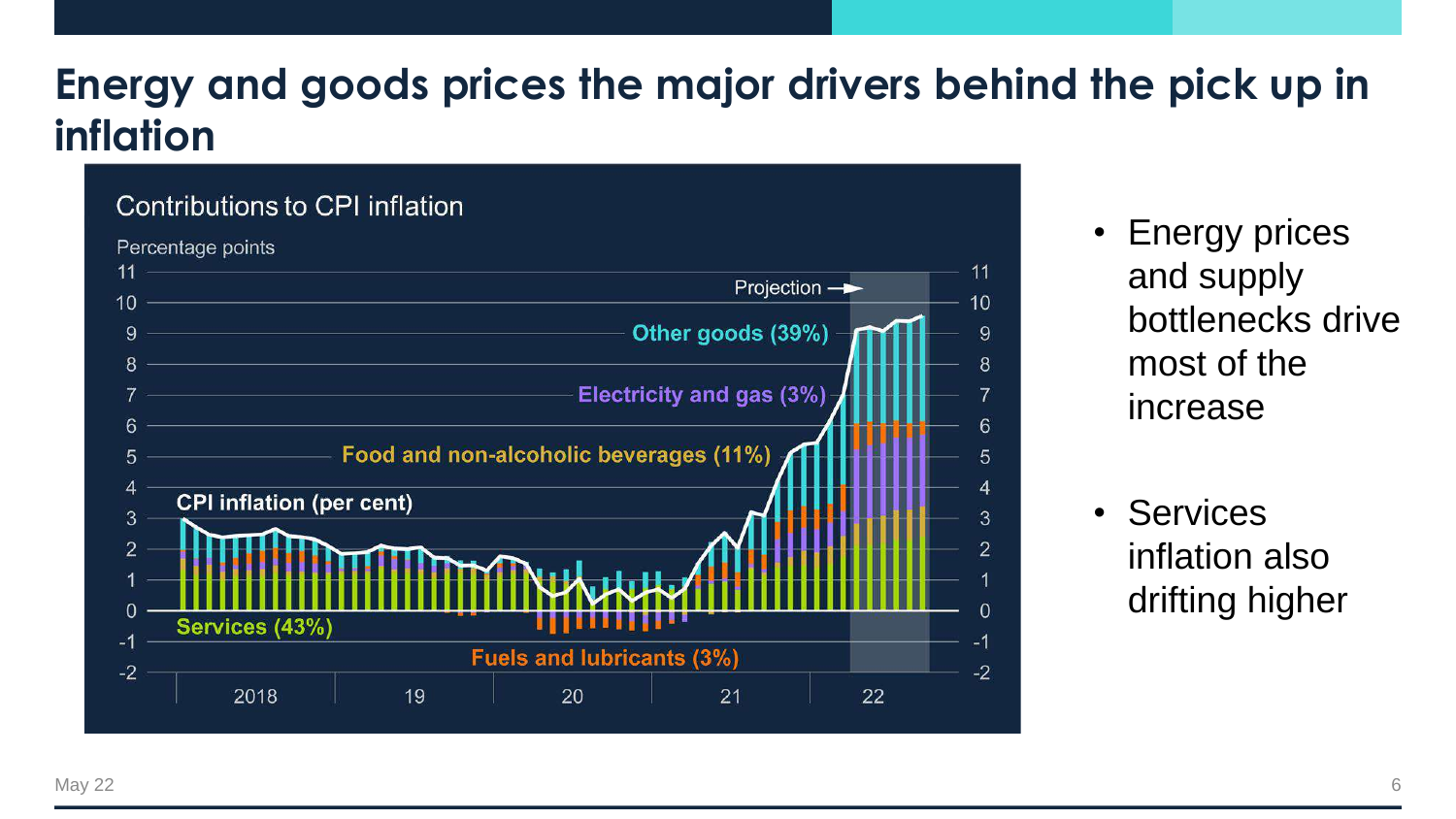## **The share of income spent on energy is likely to increase this year**



- Households may spend close to 8% of their disposable income on energy by Q4
- Difficult to substitute away from, so less income to spend elsewhere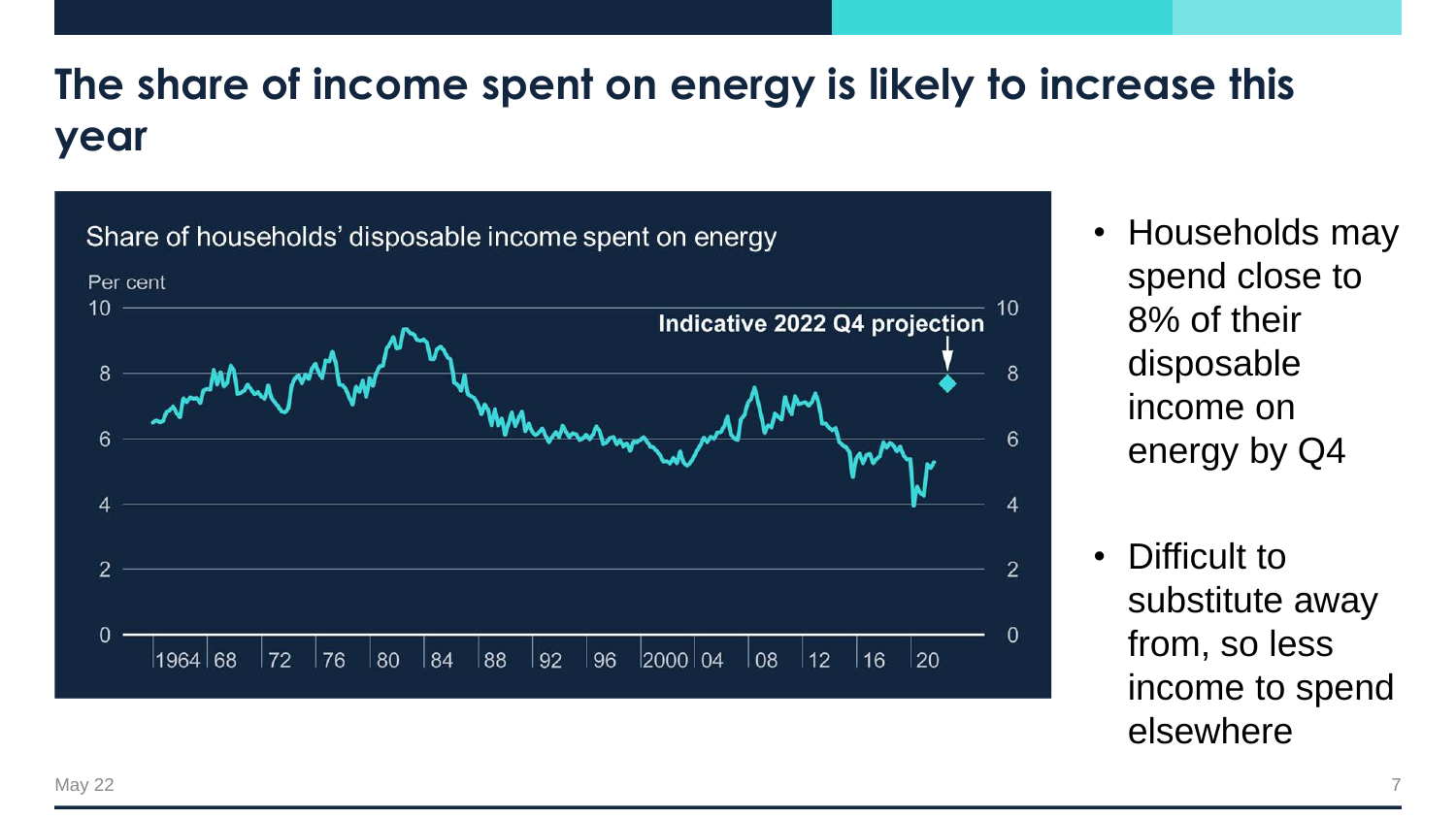- War in Ukraine has led to further sharp rises in commodity prices and more pressure on global supply chains
- That pushes inflation even higher in the near term, above 10%, and puts more of a squeeze on incomes and profits
- In a tight labour market and with businesses feeling they can begin to rebuild margins, there is also more upward pressure on wages and domestic prices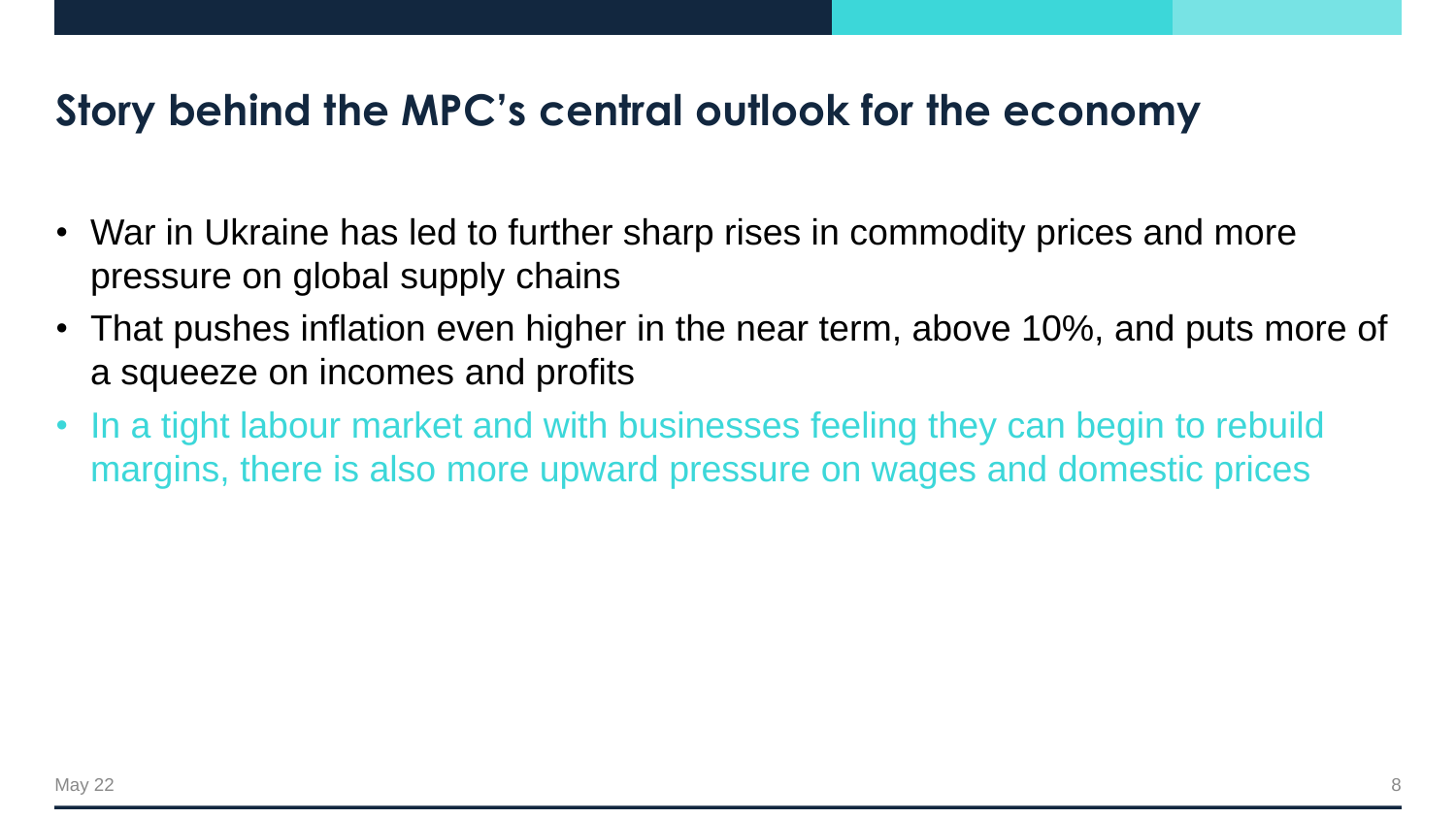#### **Unemployment is likely to fall for another couple of quarters**



- Business sentiment continues to hold up and vacancies at record levels
- Employment intentions consistent with unemployment falling to 3.6% in May 22  $\qquad \qquad \mathsf{Q2}$  9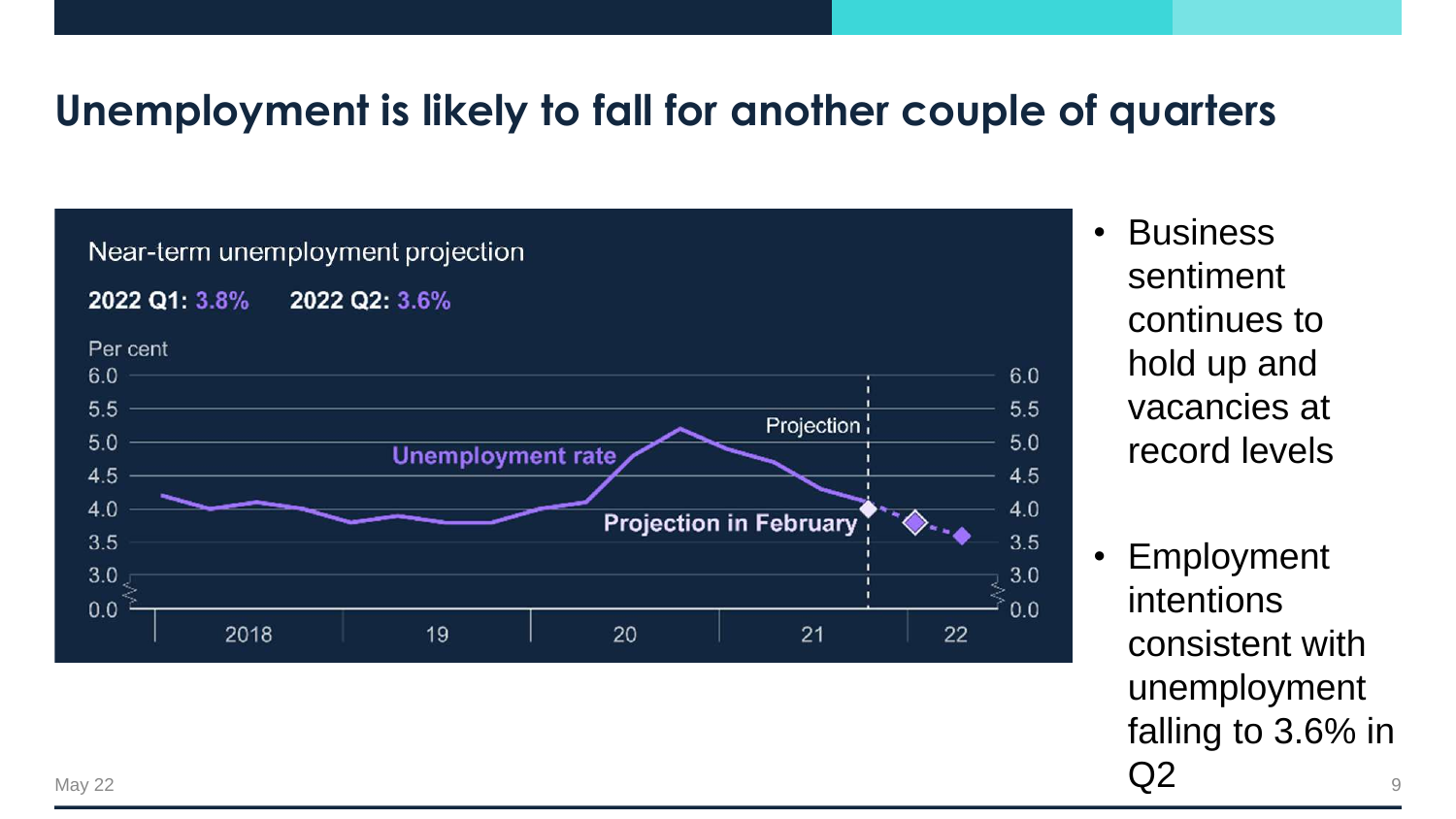### **Pay growth indicators if anything suggest upside risks in the nearterm**



- Underlying pay growth running at 4-4½%, with headline growth of 5¾% likely this year
- **High frequency** indicators corroborate the pickup and suggest upside May 22 **risks**  $\frac{1}{10}$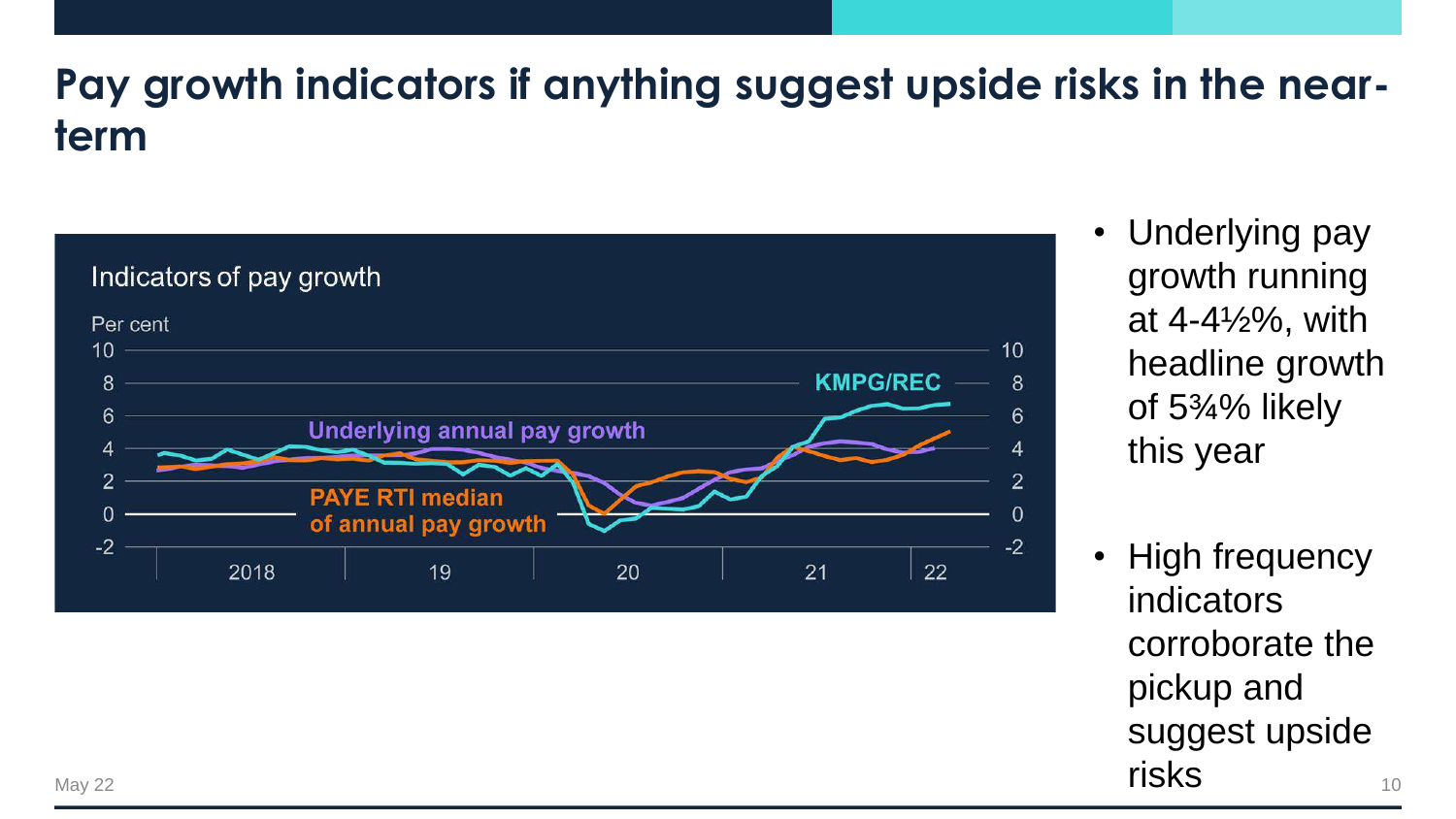## **Business identify range of domestic and global factors pushing up prices**



- Respondents to Agents' survey see the global influences on upward prices (raw materials, energy, shipping)…
- …but also identify labour costs and higher overall inflation as an issue
- Businesses across all sectors plan to raise prices by more than last year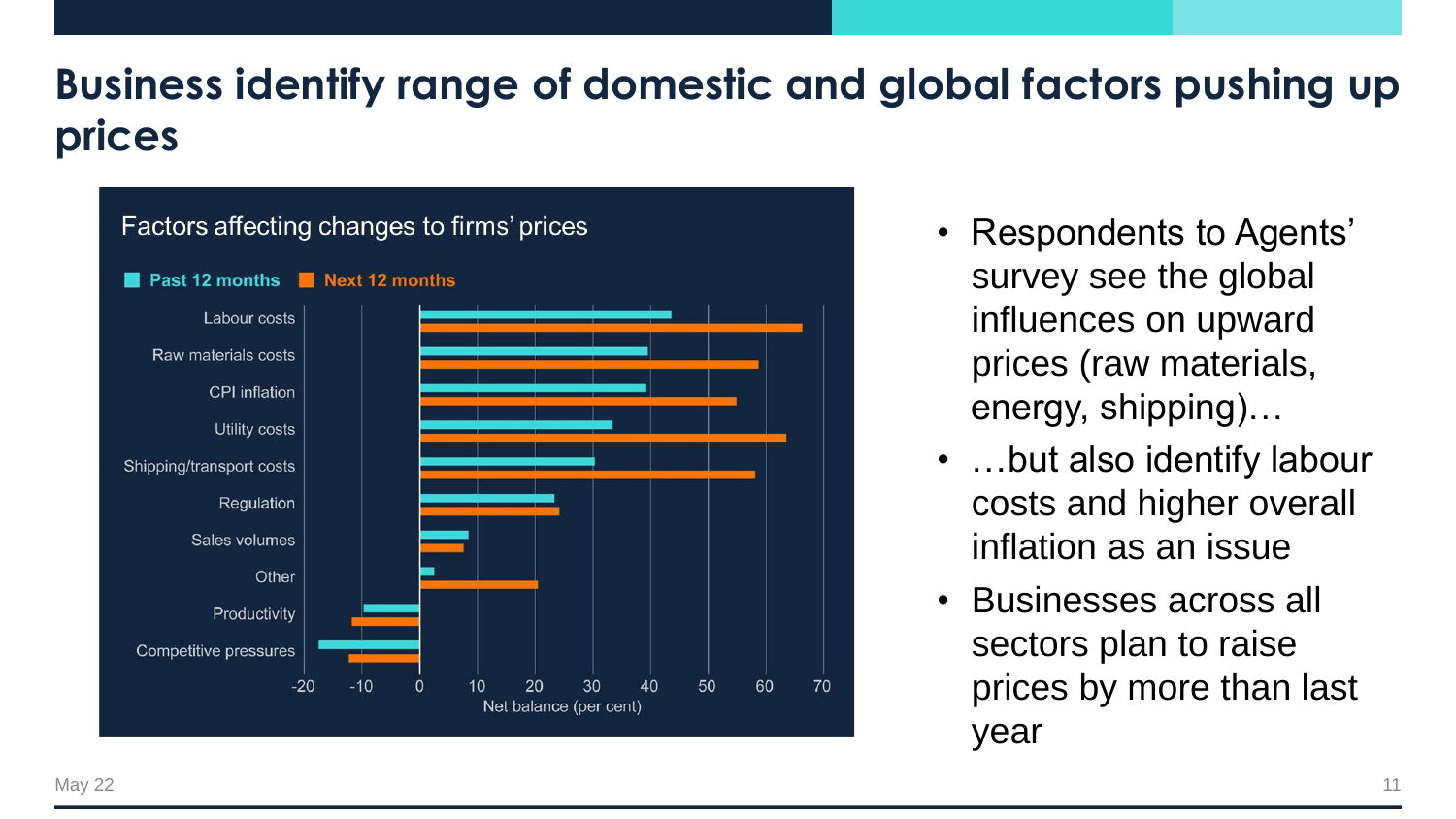- War in Ukraine has led to further sharp rises in commodity prices and more pressure on global supply chains
- That pushes inflation even higher in the near term, above 10%, and puts more of a squeeze on incomes and profits
- In a tight labour market and with businesses feeling they can begin to rebuild margins, there is also more upward pressure on wages and domestic prices
- But, as energy and tradables prices stabilise, inflation will fall back...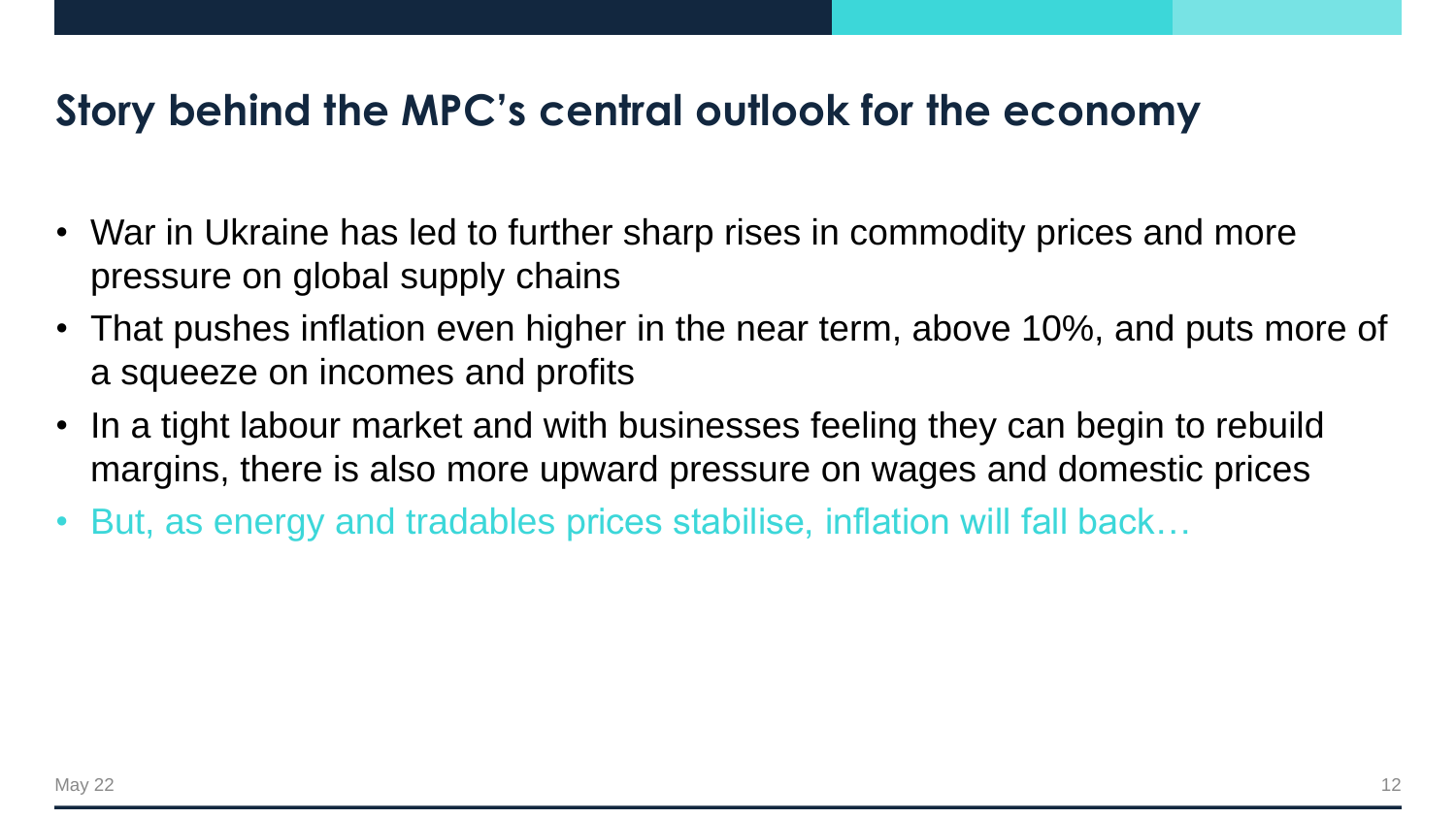#### **Futures curves suggest now further rise in energy prices from here**

#### Wholesale gas spot price and futures curves



- **Energy prices** need to keep rising at recent rates for their contribution to inflation to stay elevated
- MPC assume they stay flat; futures curve suggests downside risks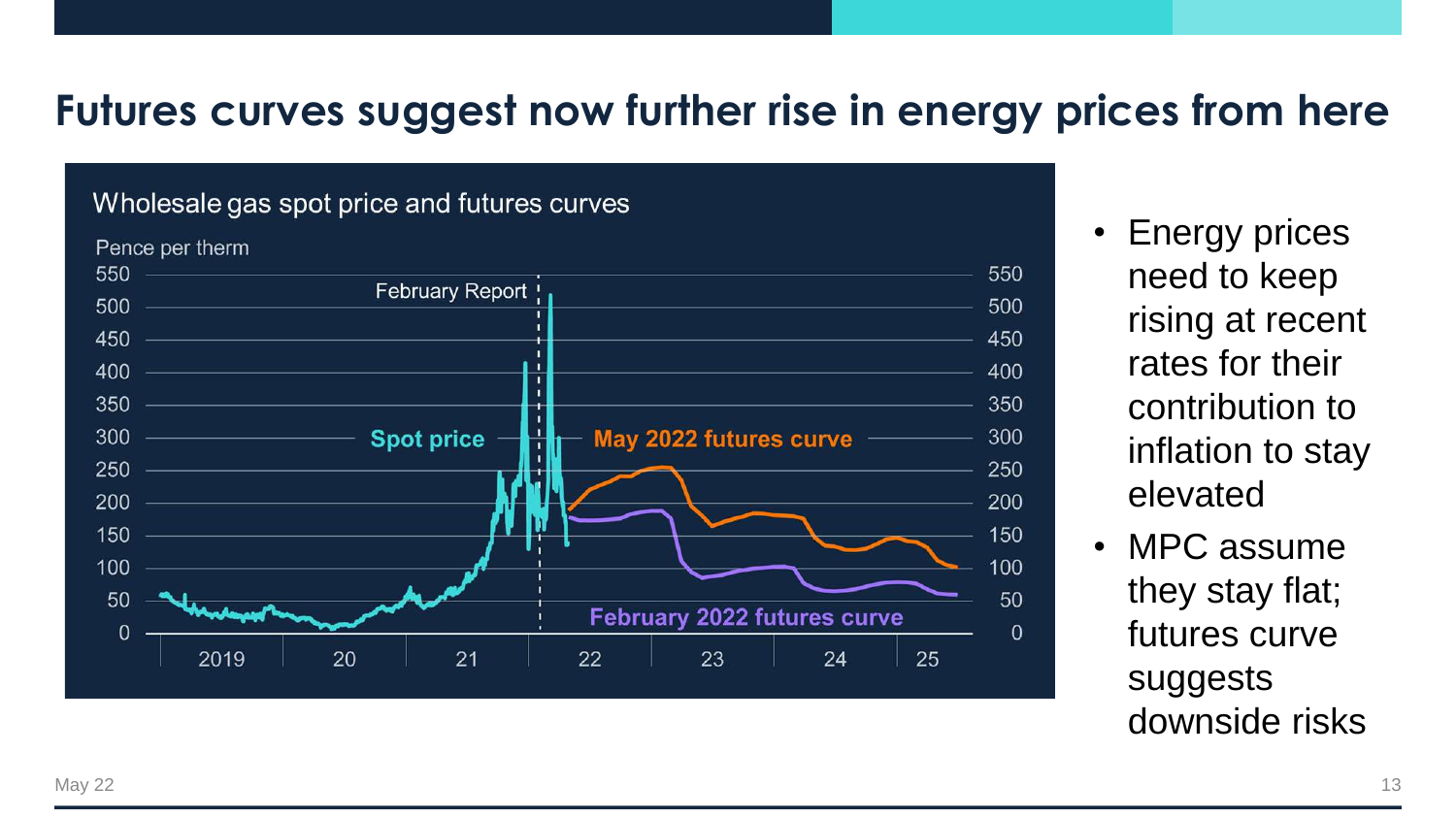- War in Ukraine has led to further sharp rises in commodity prices and more pressure on global supply chains
- That pushes inflation even higher in the near term, above 10%, and puts more of a squeeze on incomes and profits
- In a tight labour market and with businesses feeling they can begin to rebuild margins, there is also more upward pressure on wages and domestic prices
- But, as energy and tradables prices stabilise, inflation will fall back…
- ...and will fall back further as consumers rein in spending and spare capacity opens up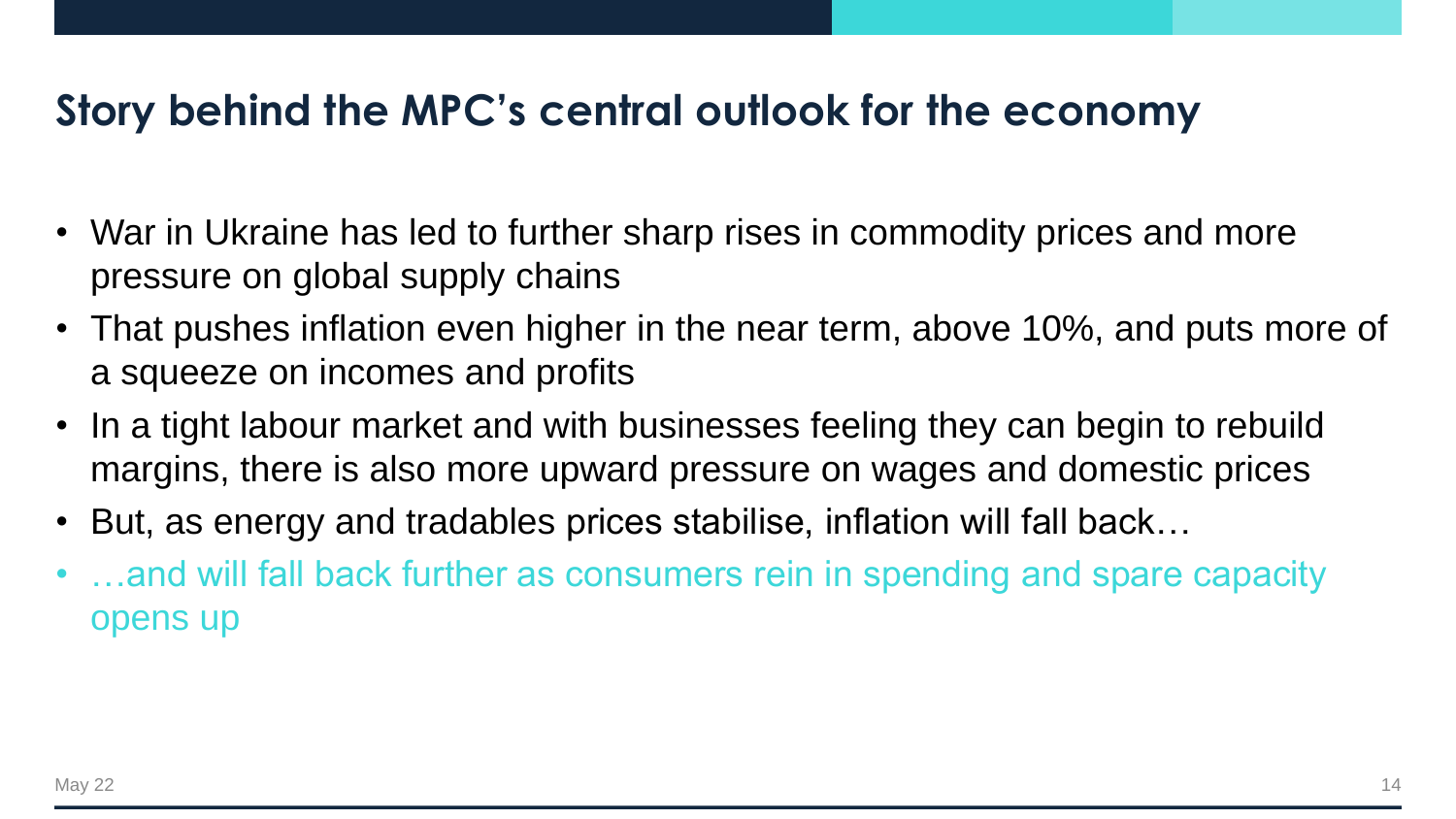#### **As real incomes have started to be squeezed, consumer confidence has fallen**



- Labour income growth (measure most visible to households) already negative in real terms
- GfK consumer confidence has fallen on all balances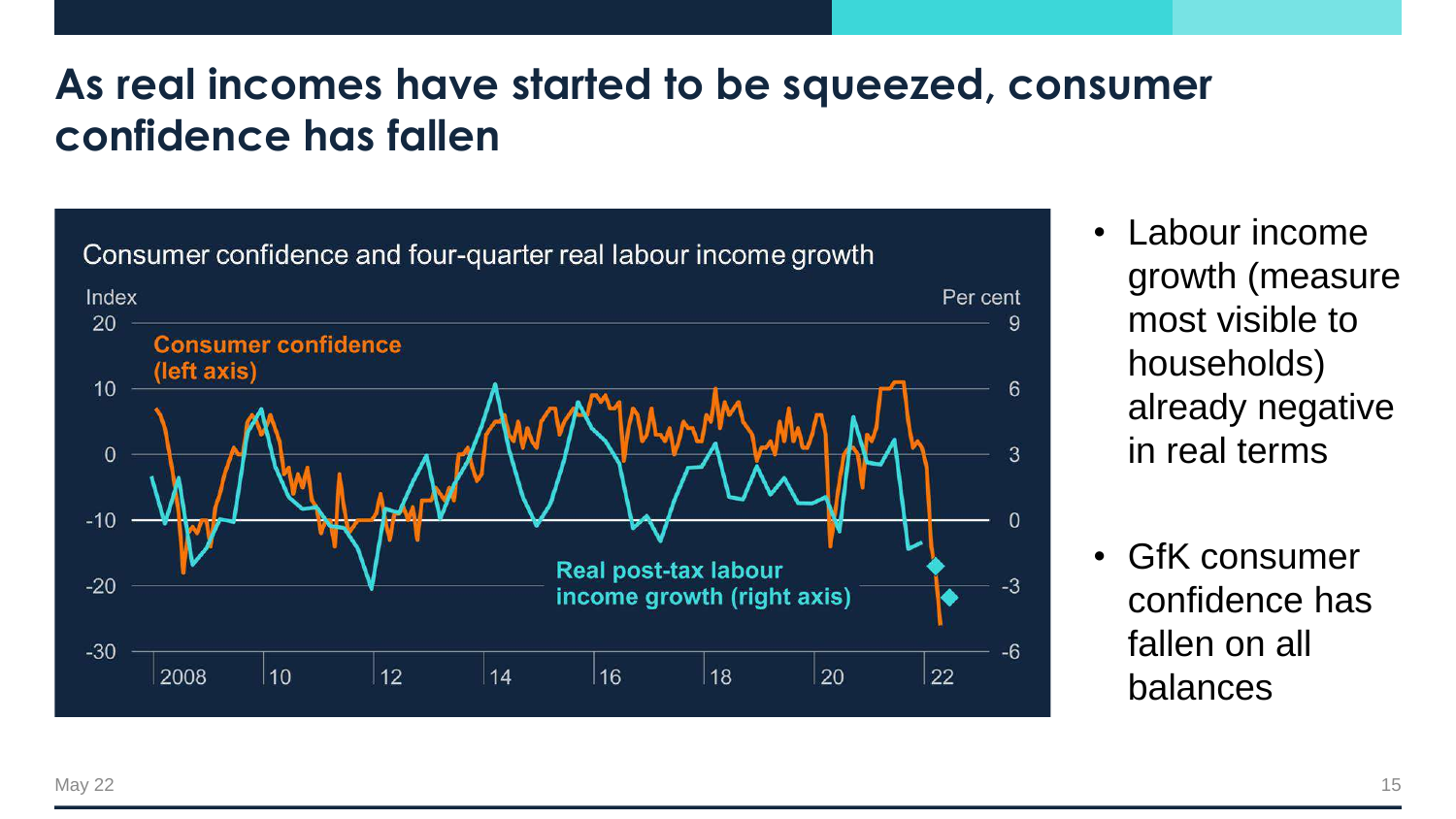#### **Unemployment picks up towards the end of the year and rises to 5½% by the end**

Unemployment projection based on market interest rate expectations, other policy measures as announced



Unemployment rate (per cent)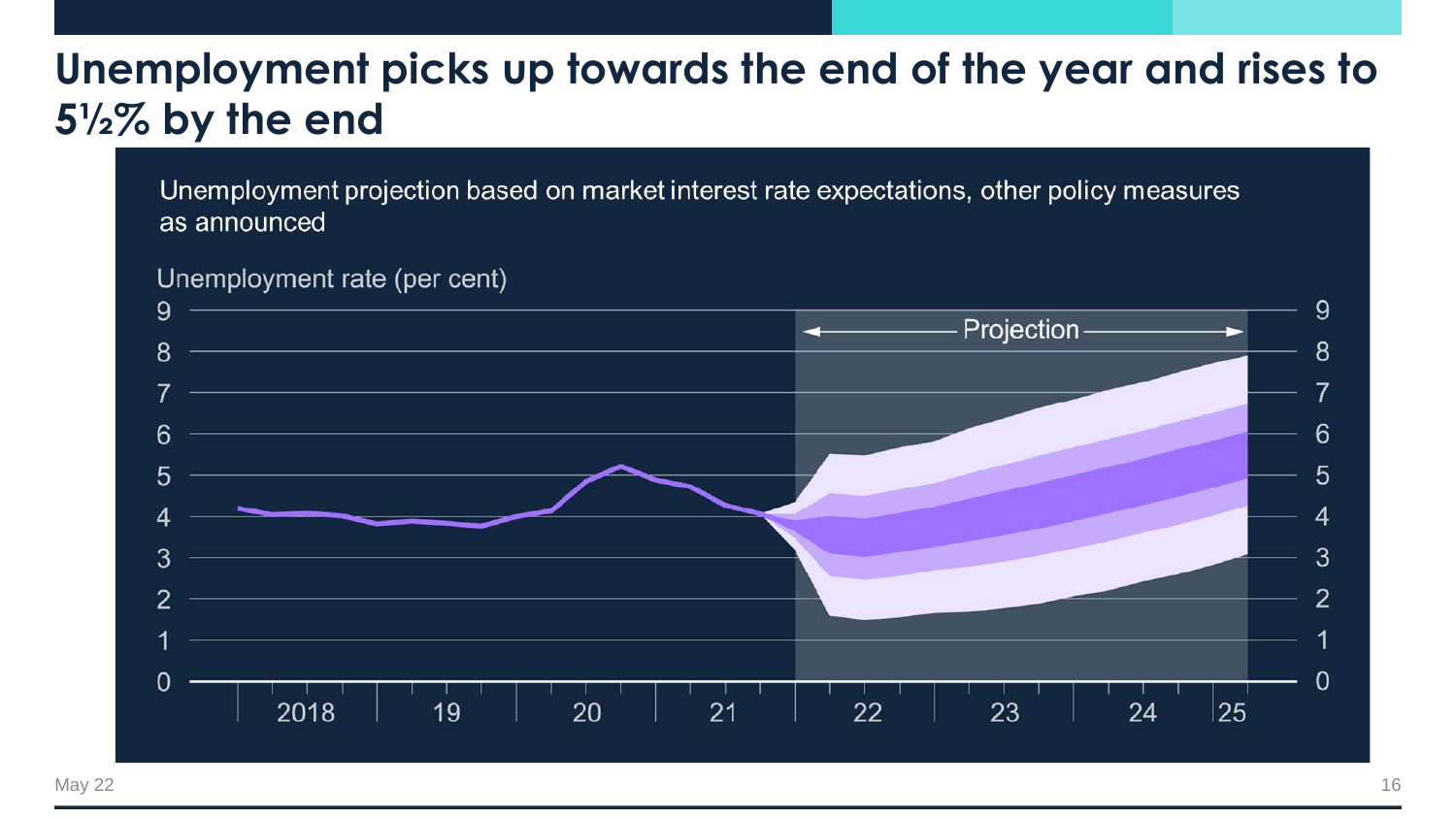- War in Ukraine has led to further sharp rises in commodity prices and more pressure on global supply chains
- That pushes inflation even higher in the near term, above 10%, and puts more of a squeeze on incomes and profits
- In a tight labour market and with businesses feeling they can begin to rebuild margins, there is also more upward pressure on wages and domestic prices
- But, as energy and tradables prices stabilise, inflation will fall back…
- ...and will fall back further as consumers rein in spending and spare capacity opens up
- Inflation is likely to be back at the 2% target in two years' time, and maybe below it further out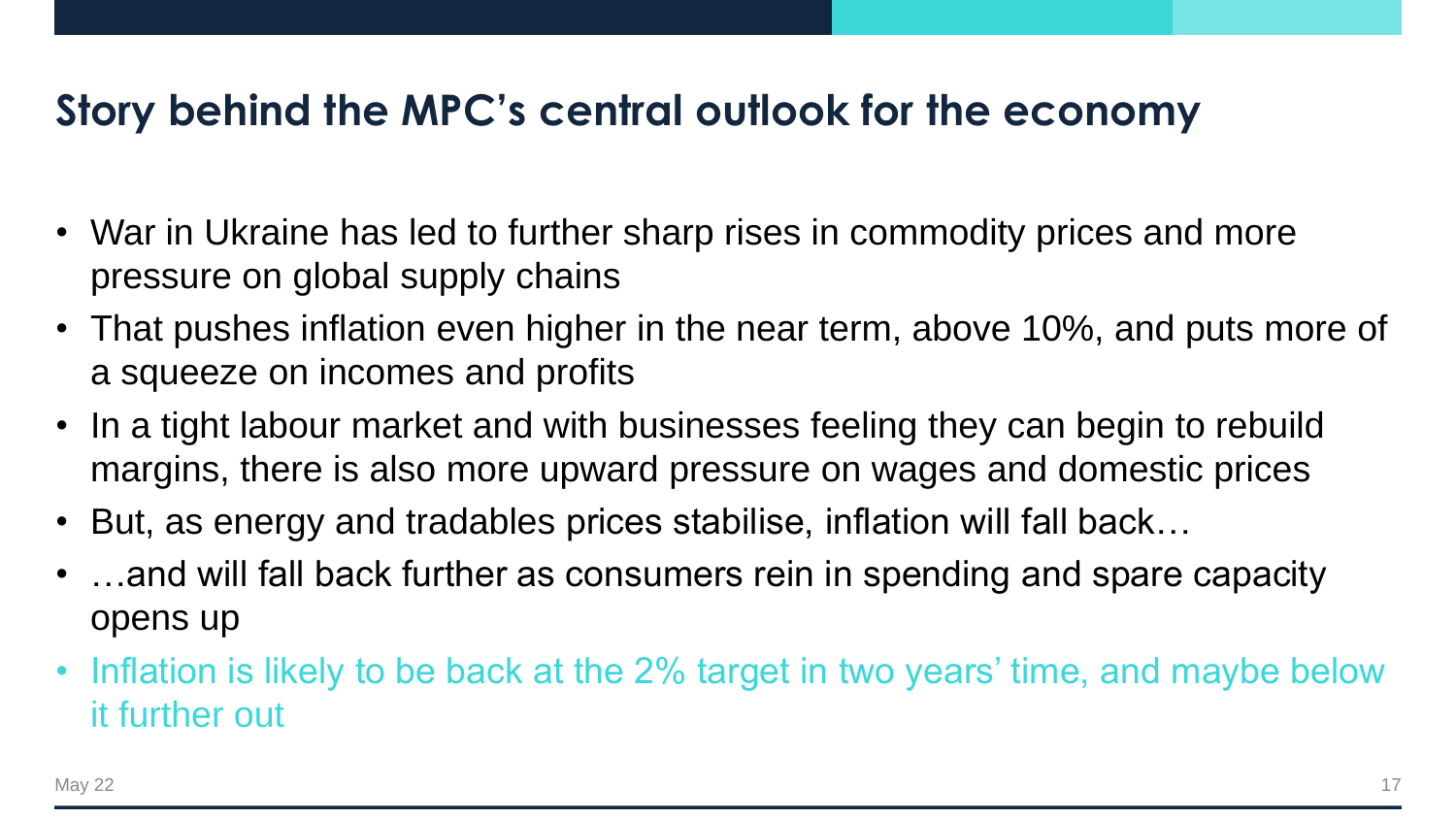#### **The narrow path for monetary policy**

- Russia's invasion of Ukraine means the UK pays higher prices for imported energy and tradables. Monetary policy is unable to prevent this.
- Monetary policy navigating a narrow path between increased risks from elevated inflation and a tighter labour market on the one hand, and the further hit to activity from the reduction in real incomes on the other.
- MPC voted in May to increase Bank Rate by 25bps, given current labour market tightness, continuing signs of robust domestic price pressures, and risk that those pressures will persist.
- Most members judge that some degree of further tightening in policy may still be appropriate in the coming months, and see two-sided risks around this judgement. Some members judge that risks around activity and inflation over policy horizon are more evenly balanced and this guidance is not appropriate.